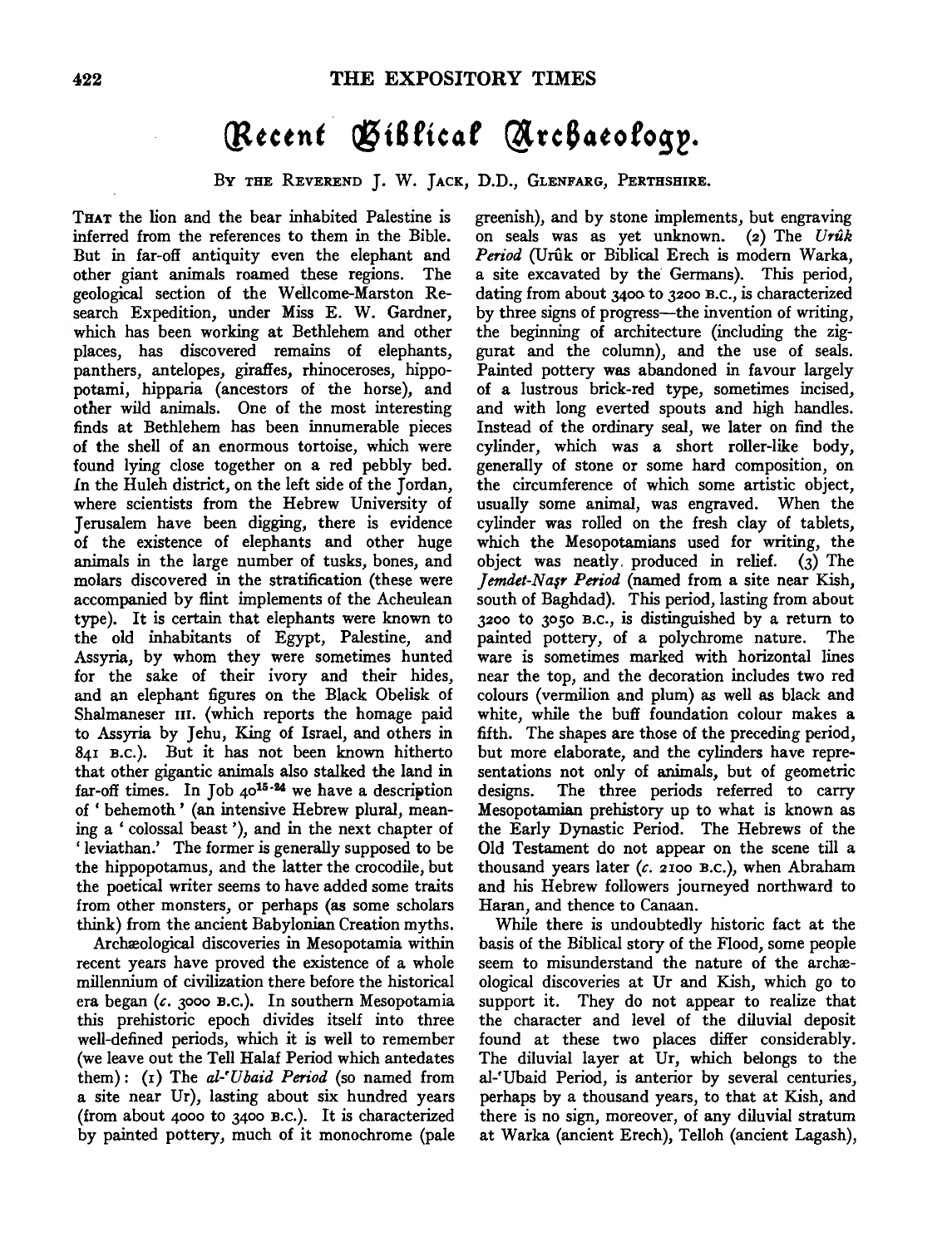and other centres where it might be expected. At these places nothing interrupts the evolution commencing in the most ancient phase of the al-'Ubaid Period, and continuing right on to the beginning of the Isin and Larsa dynasties, towards the twenty-third century before our era. It was probably, therefore, some local overflow of the Euphrates, or some change for a time in the river bed, that produced the diluvial strata at Ur and Kish. These successive, and no doubt overwhelming inundations, seem to have become magnified by tradition into a single and much wider catastrophe. Though fairly frequent in the course of the centuries (there are signs of three smaller Flood layers below the main one at Kish), they were doubtless of short duration, for the civilization above the clayey deposit at Ur is almost identical with that beneath.

Some further remarkable discoveries have been made in the last season's excavations at Mari (modem *TeU el-IJariri)* on the middle Euphrates, where a powerful Semitic dynasty ruled in the third millennium B.c. In the palace there a huge painted panel (over eight feet long by nearly six high) containing two registers, an upper and a lower, gives in the upper one a picture of the king's investiture at the hands of the goddess Ishtar, and in the lower one a superb artistic picture of two goddesses (wearing three bracelets on each wrist) standing face to face, and each holding in her hand a 'flowing vase' containing a leafy plant. From each vase four streams of ' living water' gush forth, with fishes ascending and descending. The picture is clearly intended to signify the vitalizing powers conferred by divine beings. It has been thought by some to express the tradition of the four rivers issuing from Eden (Gn  $2^{10}$ ), but more probably it is a representation of ' living,' *i.e.* ' flowing ' water, which stands so frequently in the Bible for the vivifying influences of God's grace (cf. Jer  $2^{13}$ , Zec  $14^8$ , Jn  $4^{10}$ , etc.). We find similar representations on steles discovered at Gudea, Susa, and elsewhere, as well as on the cylinder of Ur-dun, and it is evident that this conception of life-giving mystic powers issuing from a divine source is a very ancient one. It is undoubtedly Semitic, though the adornments in the Mari palace, including the paintings and the frescoes with their spirals in imitation of marble, are clearly the work of Minoan artists. The same penetration of Cretan influence, indeed, has been found at Acbana and other places in Syria by Sir Leonard Woolley. The world was one, even in those far-off days.

In a previous article (December 1936) we gave an account of the explorations that were being undertaken at Tyre beneath the sea, to determine the nature and extent of the ancient harbours there. Further reports have now been made by A. Poidebard, the Director, acting under the Academie des Inscriptions. It is known that, long before the time of Joshua, Tyre was one of the most flourishing maritime centres of the ancient world, carrying on commerce with the distant regions of Babylonia, the Persian Gulf, the Red Sea, and other parts. One of its kings, Hiram, entered into a league with Solomon for commercial and other purposes. The two kings joined in an enterprise to send ships to Ophir, and perhaps also united in a coasting trade within the Mediterranean (cf.  $I K I0^{22}$ ), in which case Tyre must have been the home port of some of' the Hebrew king's vessels. The city, built on an island (now a headland), had two harbours, a northern and a southern. The latter, which was the chief one, appears to have been immense, and carefully protected by breakwaters, but little has been known about it till recently. Poidebard has employed every scientific assistance, including divers provided with cameras and with implements for submarine trench work, photography of the depths from aeroplanes, observation from the surface by means of a suitable telescope (' lunette de calfat ') which could pierce to a depth of twenty metres, excavation on the shore where the ancient quays were, and other reliable means of investigation. The results go to support the view that the ancient southern harbour must have been one of the largest in the world. It was bounded by a mole, which touched the land at both ends, and had a narrow entrance in the middle. The mole was 85o metres long, and from seven to ten broad, constructed with great limestone blocks squarely cut and laid in courses beneath the water, and with rubble concrete on top (faced with similar blocks) above the usual sea-level. The harbour had two docks on the left side of the entrance, one polygonal and the other rectangular, and two on the right side, one polygonal and the other a dry-dock, laid with slabs, where vessels could be repaired. The quays were contiguous to the ancient town and were made of rubble concrete, with huge stone facings and with flagstone paving on top, but most of the remains of these have long since disappeared, having been utilized for building purposes in neighbouring towns, particularly Beirut. Outside the harbour, there was an immense roadstead where ships could ride safely